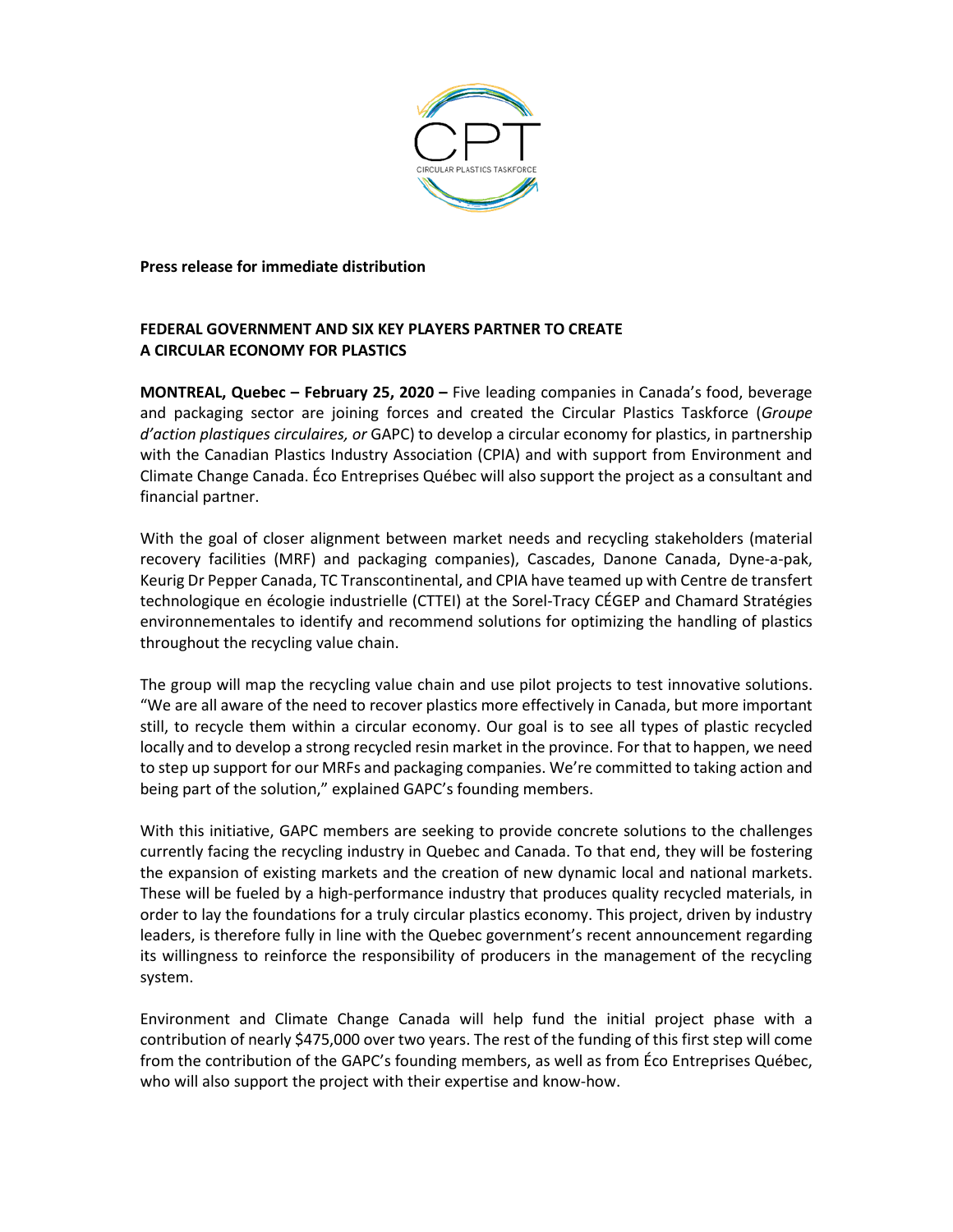GAPC also works with various provincial government agencies and has been consulted by departments within the ministère de l'Économie et de l'Innovation (MEI) and the ministère de l'Environnement et de la Lutte contre les Changements climatiques (MELCC) in drawing up the provincial government's plastics strategy.

"The issue of plastic recycling is a growing concern for the public and this venture is a clear sign that we're moving in the right direction and that the industry is committed to finding concrete solutions," said Sonia Gagné, CEO of RECYC-QUÉBEC.

"Éco Entreprises Québec salutes the leadership of the companies that have come together for this project and their willingness to support the use of plastics stemming from curbside collection in Quebec, thereby providing a local outlet for these materials. We are proud to be able to play a role in it," said Éco Entreprises Québec CEO Maryse Vermette.

The Quebec Business Council on the Environment (CPEQ) also supports this private-sector initiative. "This promising venture reflects the genuine desire of the companies involved to contribute to the circular economy, the development of green technologies, and the creation of profitable outlets for recycled plastics in Quebec," said CPEQ CEO Hélène Lauzon.

Based on the initial timeline, the first phase of the project will run through October 2020.

# **About CPIA**

Since 1943, the Canadian Plastics Industry Association has proudly served as the national voice for and leader in plastics sustainability across Canada, representing the interests of the plastics value chain. With over 2,600 companies employing 82,000 workers, Canada's \$24.3 billion plastics industry is a sophisticated, multi-faceted sector. CPIA and its members are contributing to solutions to help end plastic waste including the deployment of technology advances to convert a variety of used plastics into resources to make new plastics. CPIA welcomes the opportunity to work with governments of all levels on policy that will help improve plastic recycling and recovery in Canada. CPIA believes that society needs plastics to live more sustainably; that we need to end plastic waste; and that we need to move towards a more circular economy for plastics. That's why in 2018 we set a new aspirational goal of 100 per cent of plastics packaging being reused, recycled, or recovered by 2040, with an aggressive interim goal of 100 per cent of plastics packaging being recyclable or recoverable by 2030. To learn more go to [www.plastics.ca.](http://www.plastics.ca/)

## **About Cascades**

Founded in 1964, Cascades offers sustainable, innovative and value-added packaging, hygiene and recovery solutions. The company employs 11,000 women and men across a network of over 90 facilities in North America and Europe. Driven by its participative management, half a century of experience in recycling, and continuous research and development efforts, Cascades continues to provide innovative products that customers have come to rely on, while contributing to the well-being of people, communities and the entire planet. Cascades' shares trade on the Toronto Stock Exchange under the ticker symbol CAS.

## **About Danone Canada**

Danone Canada is a business unit of Danone and operates from headquarter offices in Boucherville, Quebec, and Mississauga, Ontario. Danone Canada is the country's largest consumer-facing Certified B Corporation®, demonstrating that the company meets the highest standards of social and environmental performance, accountability, and transparency. Danone Canada's ambition is to produce healthful dairy, plant-based products and coffee creamers and beverages; create economic and social value; and nurture natural ecosystems through sustainable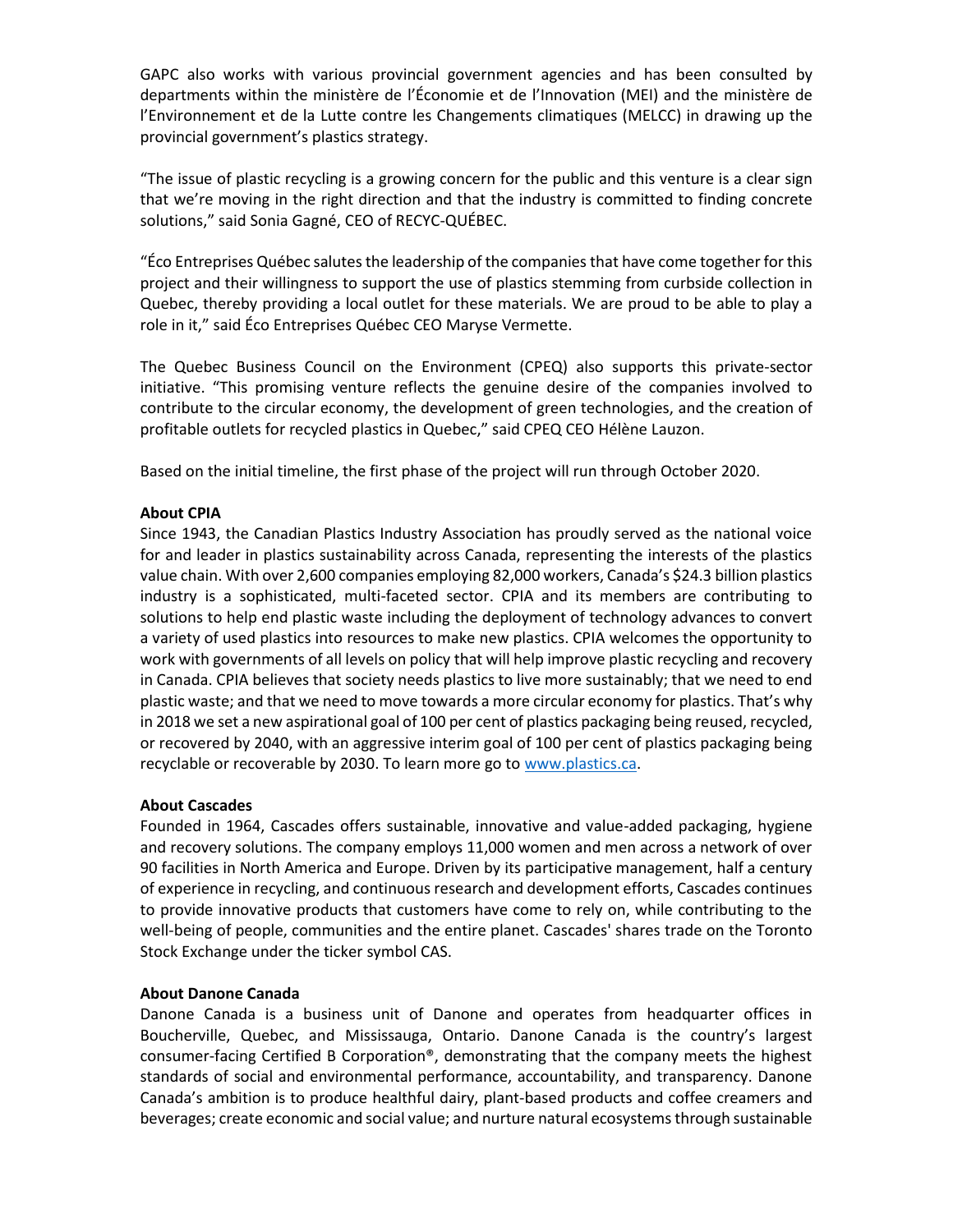agriculture. Its portfolio of brands includes Activia®, Oikos®, DanActive®, Danone®, Silk® plantbased foods and beverages, So Delicious® Dairy Free, Stok and more.

For more information about the company, please visit [www.danone.ca;](https://urldefense.proofpoint.com/v2/url?u=http-3A__www.danone.ca&d=DwMFAA&c=3y1B2TnYhInKhFezQPec9g&r=sre2rlZxP62PbgDZh1ZnOYV4DA8xPWP8fGeFHrSL1hao5KGLWYiKI-37gEIrwGNY&m=hC7_tp8eEePJ_W9Xyq4AYugk6YZ-U3GX6wZOEveqN6c&s=o00damJ9Qziv5KGWicMjx0qkLBLpOoK2vqYmFRehKIU&e=) facebook.com/danonecanada; Twitter (@DanoneCanada) or LinkedIn (Danone Canada).

#### **About Dyne-a-pak**

Dyne-a-pak is a leader in rigid packaging used for meat, poultry, fish and fruits and vegetables. With more than 40 years of experience in the food packaging industry, our facility in Laval, Quebec, is state-of-the-art to serve the entire North American market. We are deploying a worldclass management model, inspired by TOYOTA WAY (Lean), to achieve a dynamic and flexible organization, in which 100% of employees are mobilized on a daily basis to learn, solve problems, improve and innovate.

Our environmental commitment translates into constant efforts to reduce the ecological impact of our products, by the use of recycled content in all of our polystyrene foam products, and the manufacturing of packaging in compostable expanded bio-polymer. Dyne-a-pak is also committing significant resources to advancing recycling in North America, working in groups such as the Polystyrene Recycling Group (RRPS), the Canadian Plastics Industry Association (CPIA) and Foam Recycling Coalition (FRC).

#### **About Keurig Dr Pepper Canada**

Keurig Dr Pepper Canada is the business name under which Keurig Canada Inc. and Canada Dry Mott's Inc. operate. From coast to coast, Keurig Dr Pepper Canada offers a broad range of hot and cold beverages for every need, marketed under more than 60 flagship brands, including Canada Dry<sup>\*</sup>, Mott's Clamato<sup>\*</sup>, Van Houtte<sup>®</sup> and Timothy's<sup>®</sup>, available everywhere people shop and consume. Also available from Keurig Dr Pepper Canada, are Keurig<sup>®</sup>'s single-serve coffee makers. As a Keurig Dr Pepper company, the organization is committed to sourcing, producing and distributing its beverages responsibly through its *Drink Well. Do Good.* corporate responsibility platform, including efforts around circular packaging, efficient natural resource use and supply chain sustainability.

The Company's principal Canadian offices and executive team are located in Montreal, Quebec and Mississauga, Ontario. Also located in Montreal, Quebec are the hot beverage manufacturing facilities and Keurig Canada Inc. subsidiary Van Houtte Coffee Services Inc., which offers innovative beverage services to away from home customers from branch offices in 30 Canadian cities. To learn more about our company, visit[: www.keurigdrpepper.ca.](http://www.keurigdrpepper.com/) For more information on our Corporate Responsibility work, please visit: [https://www.keurigdrpepper.ca/en-ca/our](https://www.keurigdrpepper.ca/en-ca/our-company/corporate-responsibility)[company/corporate-responsibility.](https://www.keurigdrpepper.ca/en-ca/our-company/corporate-responsibility)

#### **About TC Transcontinental**

TC Transcontinental is a leader in flexible packaging in North America, and Canada's largest printer. The Corporation is also positioned as the leading Canadian French-language educational publishing group. For over 40 years, TC Transcontinental's mission has been to create quality products and services that allow businesses to attract, reach and retain their target customers.

Respect, teamwork, performance and innovation are the strong values held by the Corporation and its employees. TC Transcontinental's commitment to its stakeholders is to pursue its business activities in a responsible manner.

Transcontinental Inc. (TSX: TCL.A TCL.B), known as TC Transcontinental, has over 8,700 employees, the majority of which are based in Canada, the United States and Latin America.